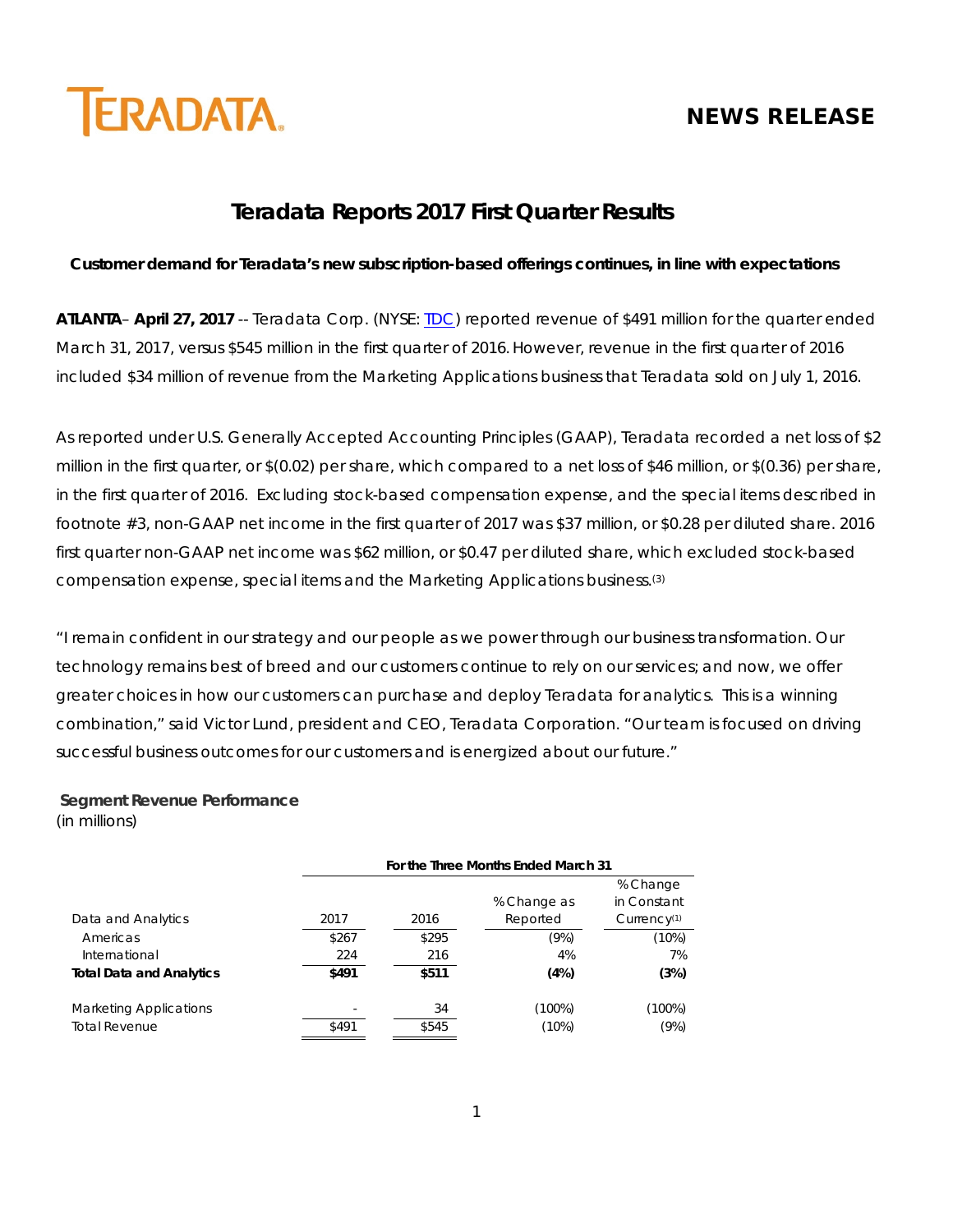#### **Gross Margin**

Gross margin was 45.6 percent, versus 49.4 percent reported in the first quarter of 2016. On a non-GAAP basis, excluding stock-based compensation expense, special items and the Marketing Applications business from the first quarter of 2016, gross margin was 51.1 percent in the first quarter of 2017, versus 54.2 percent in the first quarter of 2016.(3) The decrease in gross margin rate for the quarter resulted from a higher mix of services versus product revenue and lower services margin.

#### **Operating Income**

Teradata incurred an operating loss of \$1 million in the first quarter of 2017 compared to a \$42 million operating loss in the first quarter of 2016. On a non-GAAP basis, excluding stock-based compensation expense, special items and the Marketing Applications business from the first quarter of 2016, operating income was \$58 million in the first quarter of 2017, versus \$92 million in the first quarter of 2016.(3) The year-over-year decrease in first quarter non-GAAP operating income was primarily due to lower revenue, lower gross margin rate, and incremental operating expenses to support Teradata's strategic initiatives.

#### **Cash Flow**

Teradata generated \$248 million of cash from operating activities in the first quarter of 2017, compared to \$250 million in the same period in 2016.

Teradata generated \$230 million of free cash flow (cash from operating activities less capital expenditures and additions to capitalized software)<sup>(2)</sup> in the first quarter of 2017, compared to \$224 million in 2016.<sup>(2)</sup>

#### **Balance Sheet**

Teradata ended the first quarter 2017 with \$1.164 billion in cash, which was substantially all held outside the United States. During the quarter, the company used \$43 million of domestic cash to repurchase approximately 1.4 million shares of its common stock.

As of March 31, 2017, Teradata had total debt of approximately \$563 million, all of which was outstanding under a term loan. Teradata had no borrowings under its \$400 million revolving credit facility as of March 31, 2017.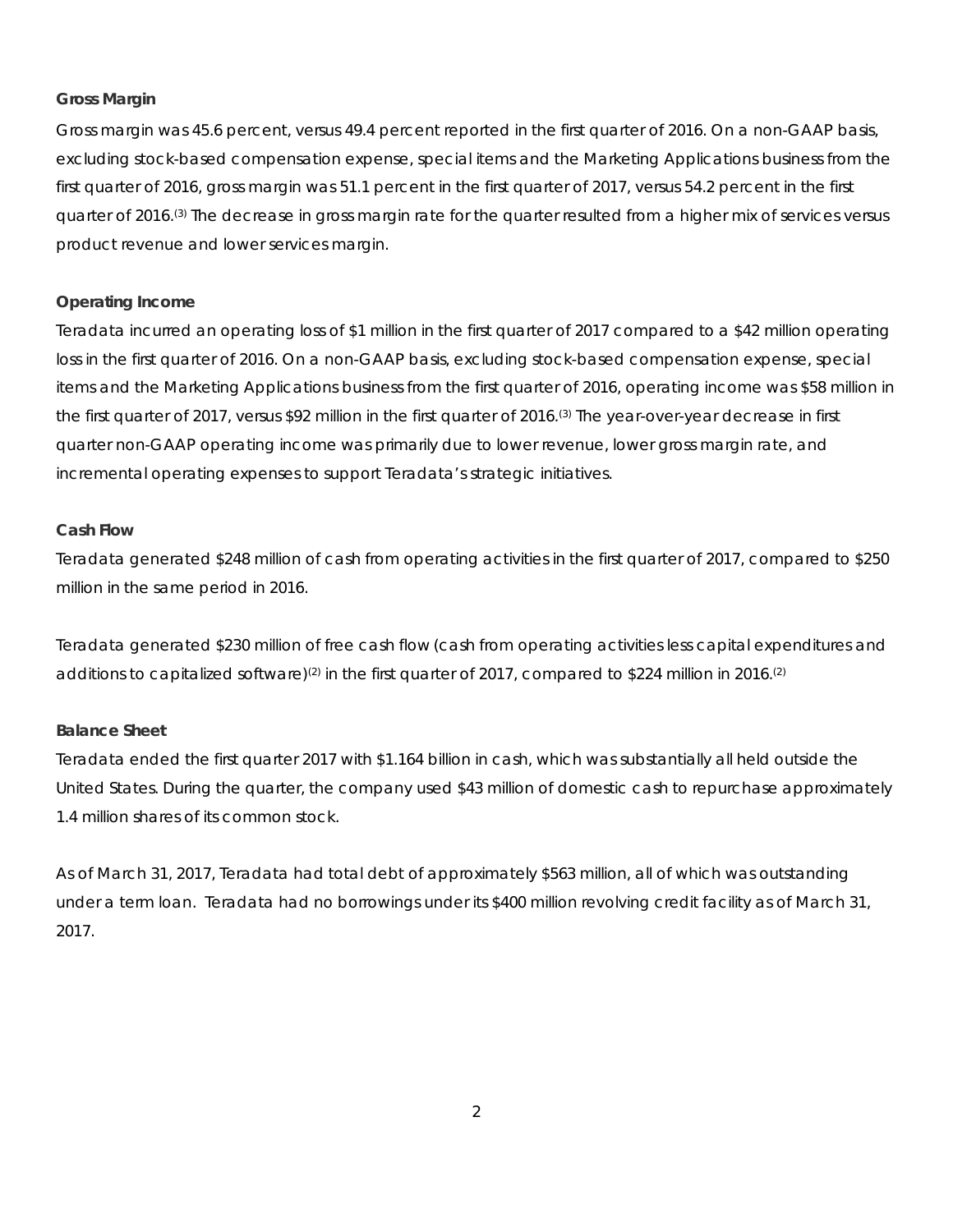#### **Expectations**

As Teradata's customers have begun to shift to the company's new subscription-based pricing and deployment options, it is difficult to estimate how much full-year 2017 reported revenue could be impacted by the ratable manner in which revenue is recognized for these new purchasing options.

Teradata is providing its current views with respect to the company's second quarter revenue and earnings per share. However, such expectations are also highly dependent upon the rate at which customers convert to subscription-based transactions as well as the factors described in the company's filings with the U.S. Securities and Exchange Commission.

Revenue for the second quarter of 2017 is anticipated to be in the \$510 to \$530 million range. Second quarter GAAP earnings per share is projected to be in the \$0.01 to \$0.06 range. On a non-GAAP basis, which excludes stock-based compensation expense, and other special items, earnings per share is expected to be in the \$0.25 to \$0.30 range.(3)

#### **Business Transformation Update**

Teradata made a number of advancements in the execution of its business transformation plan in the first quarter, including realigning its sales resources to focus on the greatest revenue opportunities. These customers and prospects are typically large enterprises with complex analytics requirements and the need to scale. This target market aligns best with Teradata's core strengths and competitive advantages.

Additionally, Teradata continued to add talent in sales, engineering and consulting, as well as make further investments in technology and infrastructure to better align with customer preferences and the evolving market place. Teradata also continued to advance its hybrid cloud technology and introduced new licensing options and pricing tiers, offering customers additional choice and greater flexibility in how they leverage analytics for business advantage.

#### **Earnings Conference Call**

A conference call is scheduled today at 8:30 a.m. (ET) to discuss the company's first quarter 2017 results. Access to the conference call, as well as a replay of the call, is available on Teradata's website at [investor.teradata.com.](http://investor.teradata.com/about-teradata/default.aspx#top)

#### **Supplemental Financial Information**

Additional information regarding Teradata's operating results is provided below as well as on the Investor Relations page of Teradata's website.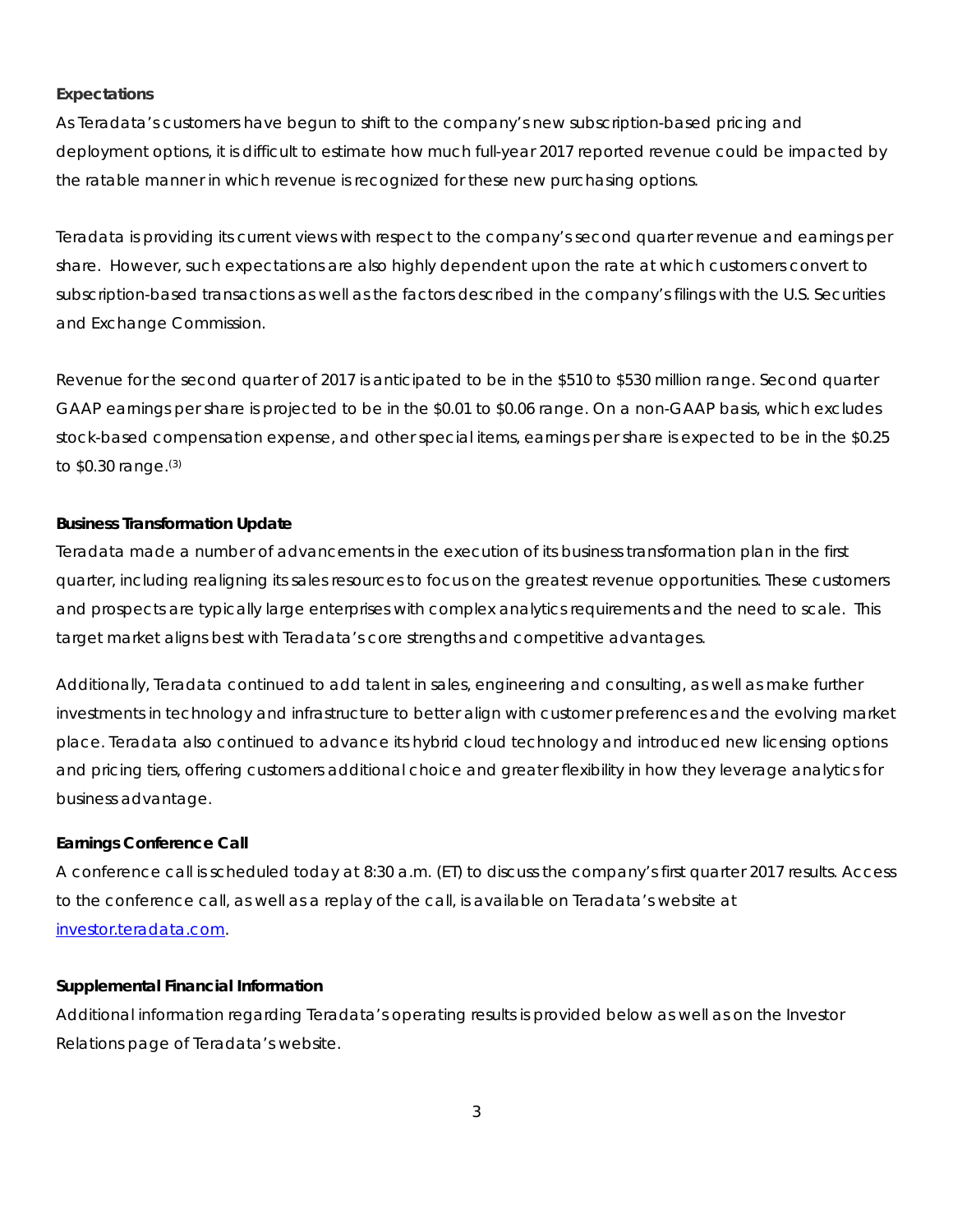- 1. The impact of currency is determined by calculating the prior-period results using the current-year monthly average currency rates as indicated in the "segment revenue performance" section of this release. See the foreign currency fluctuation schedule on the Investor Relations page of the company's web site at [investor.teradata.com,](http://investor.teradata.com/about-teradata/default.aspx#top) which is used to determine revenue on a constant currency ("CC") basis.
- 2. As described below, the company believes that free cash flow is a useful non-GAAP measure for investors. Teradata defines free cash flow as cash provided/used by operating activities less capital expenditures for property and equipment, and additions to capitalized software. Free cash flow does not have a uniform definition under GAAP and therefore, Teradata's definition may differ from other companies' definitions of this measure. Teradata's management uses free cash flow to assess the financial performance of the company and believes it is useful for investors because it relates the operating cash flow of the company to the capital that is spent to continue and improve business operations. In particular, free cash flow indicates the amount of cash generated after capital expenditures for, among other things, investment in the company's existing businesses, strategic acquisitions, strengthening the company's balance sheet, repurchase of the company's stock and repayment of the company's debt obligations, if any. Free cash flow does not represent the residual cash flow available for discretionary expenditures since there may be other nondiscretionary expenditures that are not deducted from the measure. This non-GAAP measure is not meant to be considered in isolation, as a substitute for, or superior to, results determined in accordance with GAAP, and should be read only in conjunction with our condensed consolidated financial statements prepared in accordance with GAAP.

Effective the first quarter of 2017, the company no longer capitalizes certain software development costs; rather, these costs are currently expensed as research and development costs and are included as a component of cash provided by operating activities; this change does not impact the methodology of the free cash flow calculation.

|                                                                                                                | For the Three Months<br><b>Ended March 31</b><br>(in millions) |             |  |
|----------------------------------------------------------------------------------------------------------------|----------------------------------------------------------------|-------------|--|
|                                                                                                                | 2017                                                           | 2016        |  |
| Cash provided by operating activities (GAAP)                                                                   | \$248                                                          | \$250       |  |
| Less capital expenditures for:<br>Expenditures for property and equipment<br>Additions to capitalized software | (16)<br>(2)                                                    | (8)<br>(18) |  |
| Total capital expenditures                                                                                     | (18)                                                           | (26)        |  |
| Free Cash Flow (non-GAAP measure) <sup>(3)</sup>                                                               | \$230                                                          | \$224       |  |

3. Teradata reports its results in accordance with GAAP. However, as described below, the company believes that certain non-GAAP measures (such as non-GAAP gross margin, non-GAAP operating income, non-GAAP net income, and non-GAAP earnings per diluted share, or EPS, all of which exclude certain items, sold businesses, as well as free cash flow) are useful for investors. Our non-GAAP measures are not meant to be considered in isolation or as substitutes for, or superior to, results determined in accordance with GAAP, and should be read only in conjunction with our condensed consolidated financial statements prepared in accordance with GAAP.

The following tables reconcile Teradata's actual and projected results and EPS under GAAP to the company's actual and projected non-GAAP results and EPS for the periods presented, which exclude certain specified items. Our management internally uses supplemental non-GAAP financial measures, such as gross margin, operating income, net income and EPS, excluding certain items, to understand, manage and evaluate our business and support operating decisions on a regular basis. The company believes such non-GAAP financial measures (1) provide useful information to investors regarding the underlying business trends and performance of the company's ongoing operations, (2) are useful for period-over-period comparisons of such operations and results, that may be more easily compared to peer companies and allow investors a view of the company's operating results excluding stock-based compensation expense, special items and transactions such as sold businesses, including the Marketing Applications business which was sold on July 1, 2016, (3) provide useful information to management and investors regarding present and future business trends, and (4) provide consistency and comparability with past reports and projections of future results.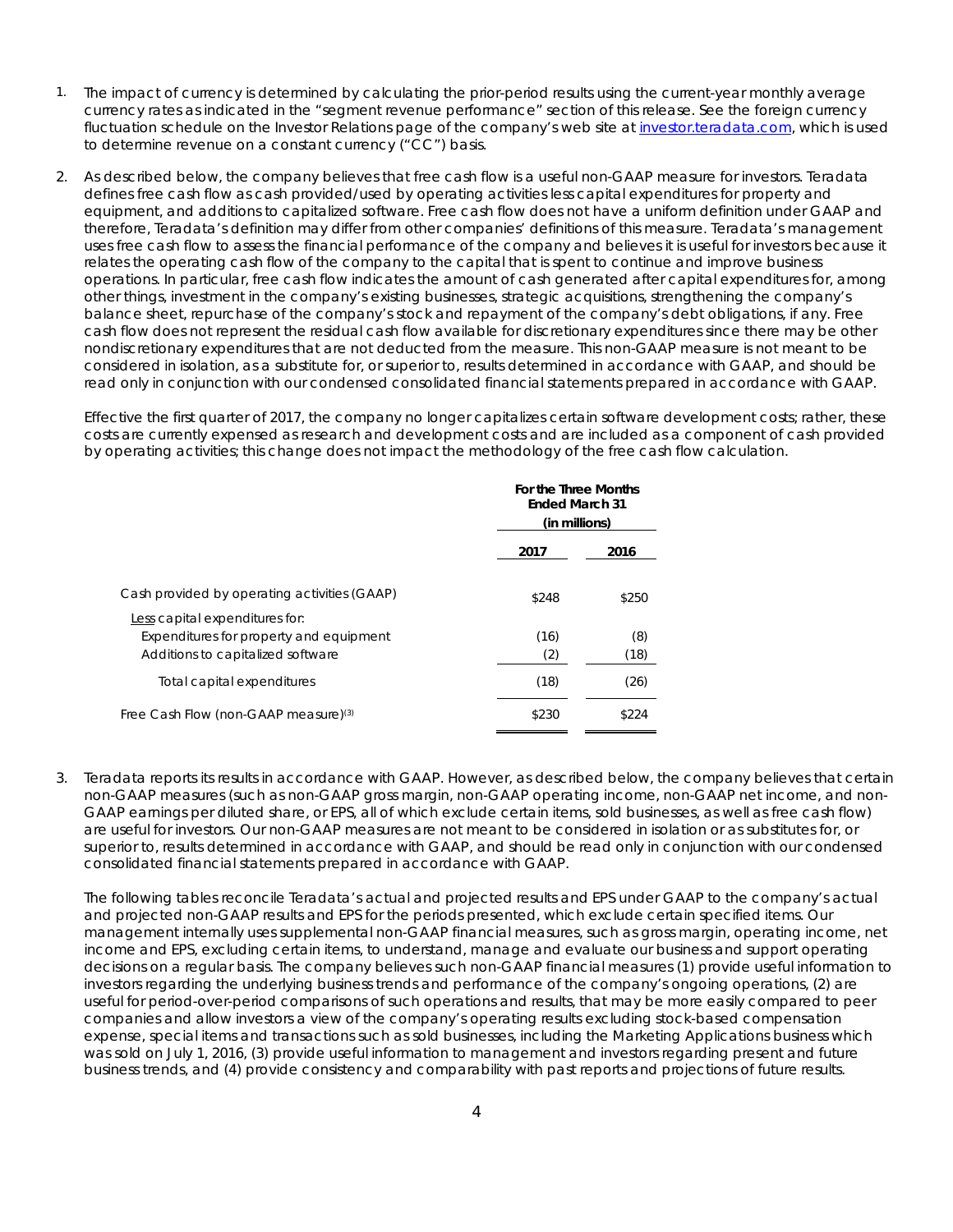Teradata's reconciliation of GAAP to non-GAAP results is included in this release.

(in millions, except per share data)

|                                                                              | For the Three Months  |           |             |
|------------------------------------------------------------------------------|-----------------------|-----------|-------------|
|                                                                              | <b>Ended March 31</b> |           |             |
|                                                                              |                       |           | %Chg        |
| <b>Gross Profit:</b>                                                         | 2017                  | 2016      | as<br>Rpt'd |
| <b>GAAP Gross Profit</b>                                                     | \$224                 | \$269     | (17%)       |
| % of Revenue                                                                 | 45.6%                 | 49.4%     |             |
| Excluding:                                                                   |                       |           |             |
| Stock-based compensation expense                                             | 4                     | 4         |             |
| Amortization of acquisition-related intangible assets                        |                       | 2         |             |
| Acquisition, integration, reorganization and                                 | 2                     | 3         |             |
| transformation related costs<br>Capitalized Software ASC 985-20              | 21                    | 16        |             |
| Marketing Applications gross profit*                                         |                       |           |             |
|                                                                              |                       | (17)      |             |
| Non-GAAP Gross Profit                                                        | \$251                 | \$277     | (9%)        |
| % of Revenue                                                                 | 51.1%                 | 54.2%     |             |
| Operating (Loss)/Income:                                                     |                       |           |             |
| <b>GAAP Operating Loss:</b>                                                  | \$(1)                 | \$(42)    |             |
|                                                                              |                       |           |             |
| % of Revenue                                                                 | $(0.2\%)$             | (7.7%)    |             |
| Excluding:                                                                   |                       |           |             |
| Stock-based compensation expense                                             | 16                    | 21        |             |
| Amortization of acquisition-related intangible assets                        | 1                     | 5         |             |
| Acquisition, integration, reorganization and<br>transformation related costs | 21                    | 20        |             |
| Impairment of goodwill and other assets                                      |                       | 80        |             |
| Capitalized Software ASC 985-20                                              | 21                    |           |             |
| Marketing Applications operating loss*                                       |                       | 8         |             |
| Non-GAAP Operating Income                                                    | \$58                  | \$92      | (37%)       |
| % of Revenue                                                                 | 11.8%                 | 18.0%     |             |
| Net (Loss)/Income:                                                           |                       |           |             |
| <b>GAAP Net Loss</b>                                                         | \$(2)                 | \$(46)    |             |
| % of Revenue                                                                 | $(0.4\%)$             | $(8.4\%)$ |             |
| Excluding:                                                                   |                       |           |             |
| Stock-based compensation expense                                             | 16                    | 21        |             |
| Amortization of acquisition-related intangible assets                        | 1                     | 5         |             |
| Acquisition, integration, reorganization and<br>transformation related costs | 21                    | 20        |             |
| Impairment of goodwill and other assets                                      |                       | 80        |             |
| Capitalized Software ASC 985-20                                              | 21                    |           |             |
| Marketing Applications net loss*                                             |                       | 8         |             |
| Income tax adjustments**                                                     | (20)                  | (26)      |             |
| Non-GAAP Net Income                                                          | \$37                  | \$62      | (40%)       |
| % of Revenue                                                                 | 7.5%                  | 12.1%     |             |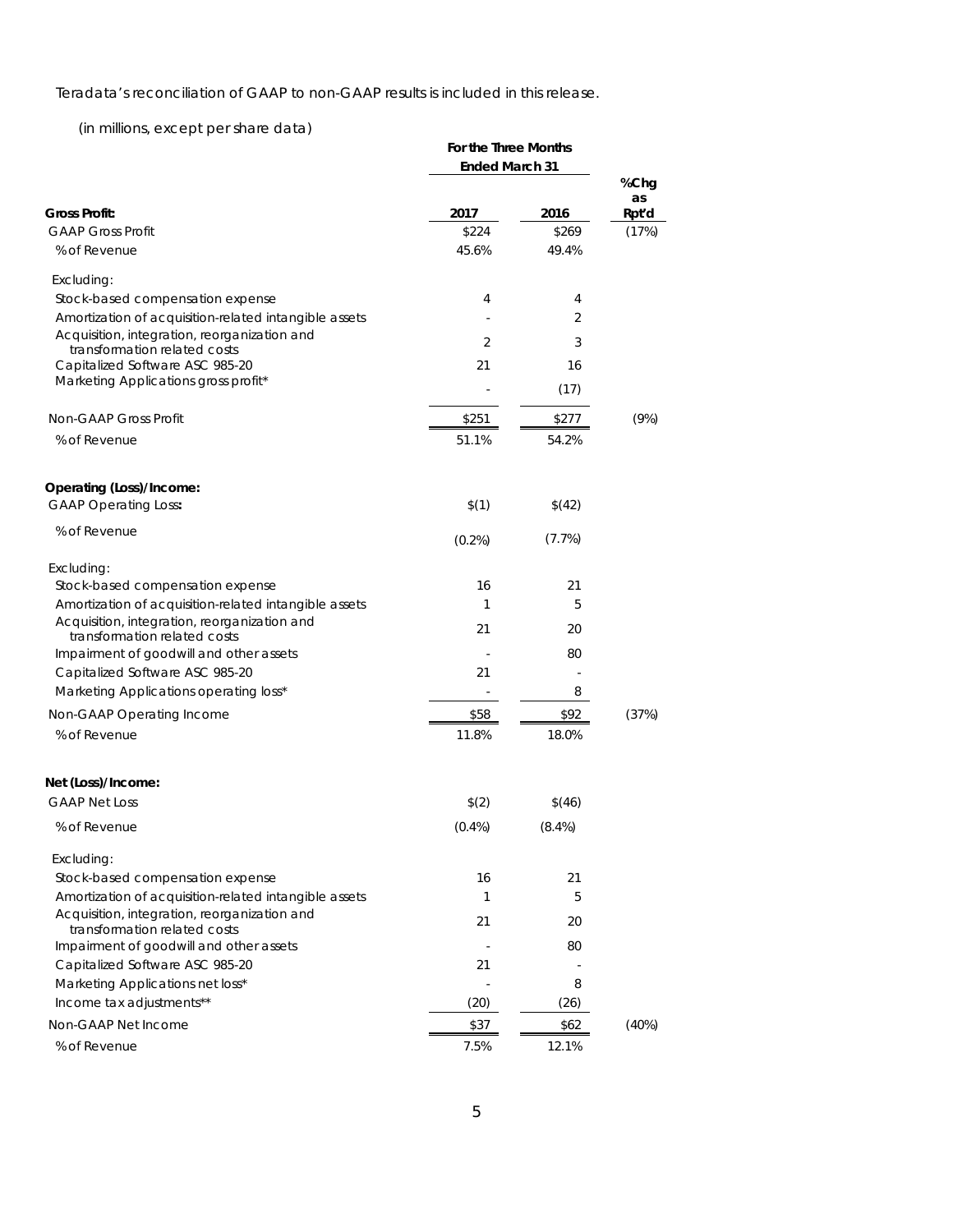|                                                                              | <b>Three Months</b>   |          |                                     |  |  |
|------------------------------------------------------------------------------|-----------------------|----------|-------------------------------------|--|--|
|                                                                              | <b>Ended March 31</b> |          |                                     |  |  |
| Earnings Per Share:                                                          | 2017                  | 2016     | Q <sub>2</sub> 2017<br>Expectations |  |  |
| <b>GAAP Loss Per Share</b>                                                   | \$(0.02)              | \$(0.36) | $$0.01 - $0.06$                     |  |  |
| Excluding:                                                                   |                       |          |                                     |  |  |
| Stock-based compensation expense                                             | 0.12                  | 0.16     | 0.14                                |  |  |
| Amortization of acquisition-related<br>intangible assets                     | 0.01                  | 0.04     | 0.01                                |  |  |
| Acquisition, integration, reorganization and<br>transformation related costs | 0.16                  | 0.15     | 0.08                                |  |  |
| Impairment of goodwill and other assets                                      |                       | 0.61     |                                     |  |  |
| Capitalized Software ASC 985-20                                              | 0.16                  |          | 0.13                                |  |  |
| Marketing Applications loss per share*                                       |                       | 0.06     |                                     |  |  |
| Income tax adjustments**                                                     | (0.15)                | (0.19)   | (0.12)                              |  |  |
| Non-GAAP Diluted Earnings Per Share                                          | \$0.28                | \$0.47   | $$0.25 - $0.30$                     |  |  |

\*Represents the results of operations of Teradata's Marketing Applications business, which is an adjustment to arrive at non-GAAP results due to sale of this business on July 1, 2016.

\*\*Represents the income tax effect of the pre-tax adjustments to reconcile GAAP to Non-GAAP income based on the applicable jurisdictional statutory tax rate of the underlying item. Including the income tax effect assists investors in understanding the tax provision associated with those adjustments and the effective tax rate related to the underlying business and performance of the company's ongoing operations.

#### **Note to Investors**

This news release contains forward-looking statements, including statements as to anticipated or expected results, beliefs, opinions and future financial performance, within the meaning of Section 21E of the Securities and Exchange Act of 1934. Forward-looking statements include projections of revenue, profit growth and other financial items, future economic performance and statements concerning analysts' earnings estimates, among other things. These forward-looking statements are based upon current expectations and assumptions and involve risks and uncertainties that could cause Teradata's actual results to differ materially. In addition to the factors discussed in this release, other risks and uncertainties could affect our future results, and could cause actual results to differ materially from those expressed in such forward-looking statements. Such factors include those relating to: the global economic environment in general or on the ability of our suppliers to meet their commitments to us, or the timing of purchases by our current and potential customers, and other general economic and business conditions; the rapidly changing and intensely competitive nature of the information technology industry and the data analytics business, including the increased pressure on price/performance for data analytics solutions and changes in customers' buying patterns; fluctuations in our operating results, unanticipated delays or accelerations in our sales cycles and the difficulty of accurately estimating revenues; failure to realize the anticipated benefits of our business transformation program, divestitures, senior management changes, or other restructuring and cost saving initiatives; risks inherent in operating in foreign countries, including the impact of economic, political, legal, regulatory, compliance, cultural, foreign currency fluctuations and other conditions abroad (including Brexit); the timely and successful development, production or acquisition and market acceptance of new and existing products and services, including our ability to accelerate market acceptance of new products and services as well as the reliability, quality, security and operability of new products because of the difficulty and complexity associated with their testing and production; tax rates; turnover of workforce and the ability to attract and retain skilled employees; availability and successful exploitation of new acquisition and alliance opportunities; our ability to execute integration plans for newly acquired entities, including the possibility that expected synergies and operating efficiencies may not be achieved, that such integration efforts may be more difficult, time-consuming or costly than expected, and that operating costs, customer loss and business disruption (including, without limitation, difficulties in maintaining relationships with employees, customers, clients or suppliers) may be greater than expected following the transaction; recurring revenue may decline or fail to be renewed; changes in Generally Accepted Accounting Principles (GAAP) and the resulting impact, if any, on the company's accounting policies; continued efforts to establish and maintain best-in-class and secure internal information technology and control systems; and other factors described from time-to-time in the company's filings with the U.S. Securities and Exchange Commission, including its annual report on Form 10-K and subsequent quarterly reports on Forms 10-Q, as well as the company's annual reports to stockholders. The company does not undertake any obligation to publicly update or revise any forward-looking statements, whether as a result of new information, future events or otherwise.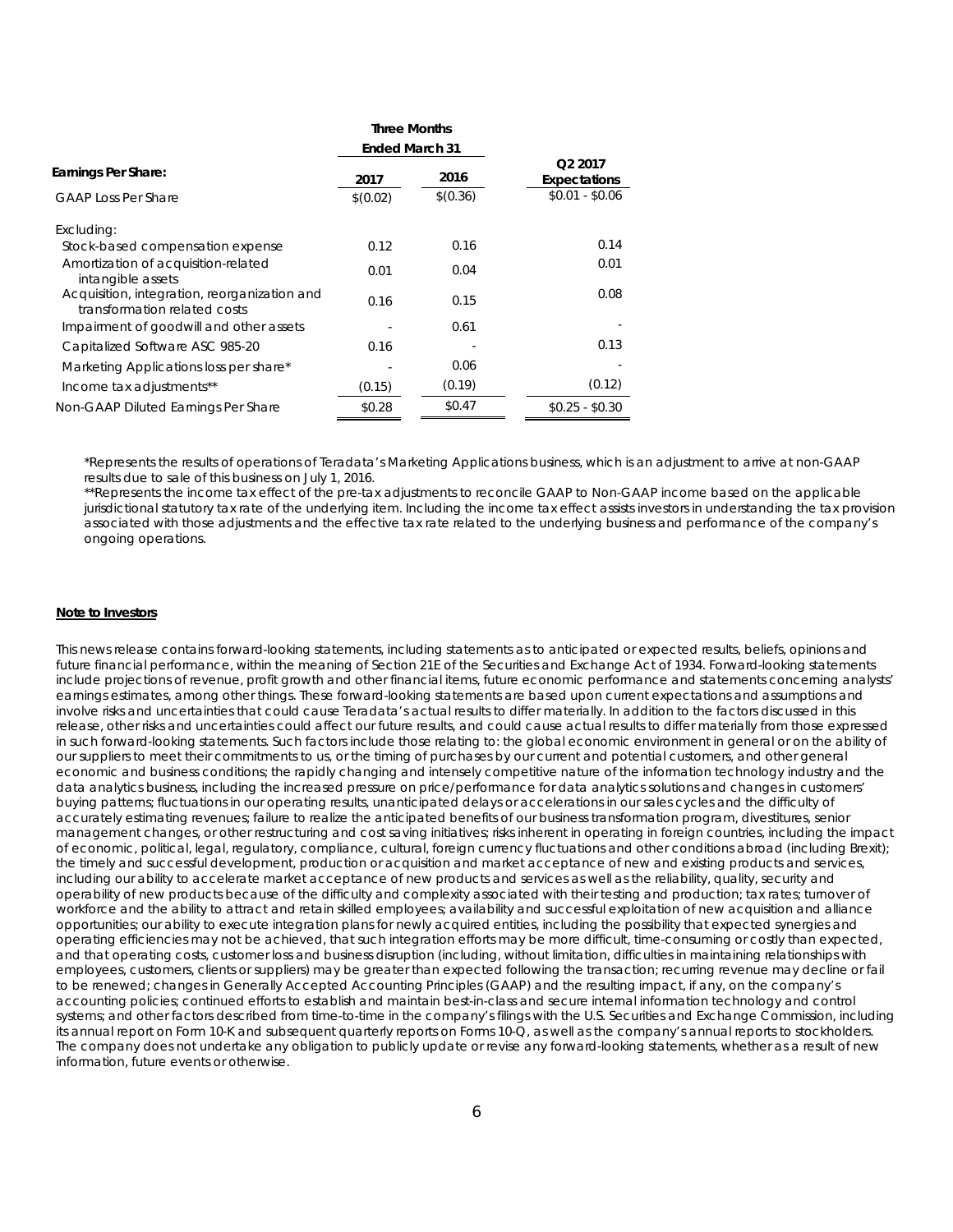#### *About Teradata*

Teradata empowers companies to achieve high-impact business outcomes. Our focus on business solutions for analytics, coupled with our industry leading technology and architecture expertise, can unleash the potential of great companies. Visit teradata.com.

Get to know Teradata:



Teradata and the Teradata logo are trademarks or registered trademarks of Teradata Corporation and/or its affiliates in the U.S. and worldwide.

**INVESTOR CONTACT:**  Gregg Swearingen Teradata (937) 242-4600 [gregg.swearingen@teradata.com](mailto:gregg.swearingen@teradata.com) **MEDIA CONTACT:**  Mike O'Sullivan Teradata (937) 242-4786 [mike.osullivan@teradata.com](mailto:mike.osullivan@teradata.com)

# # #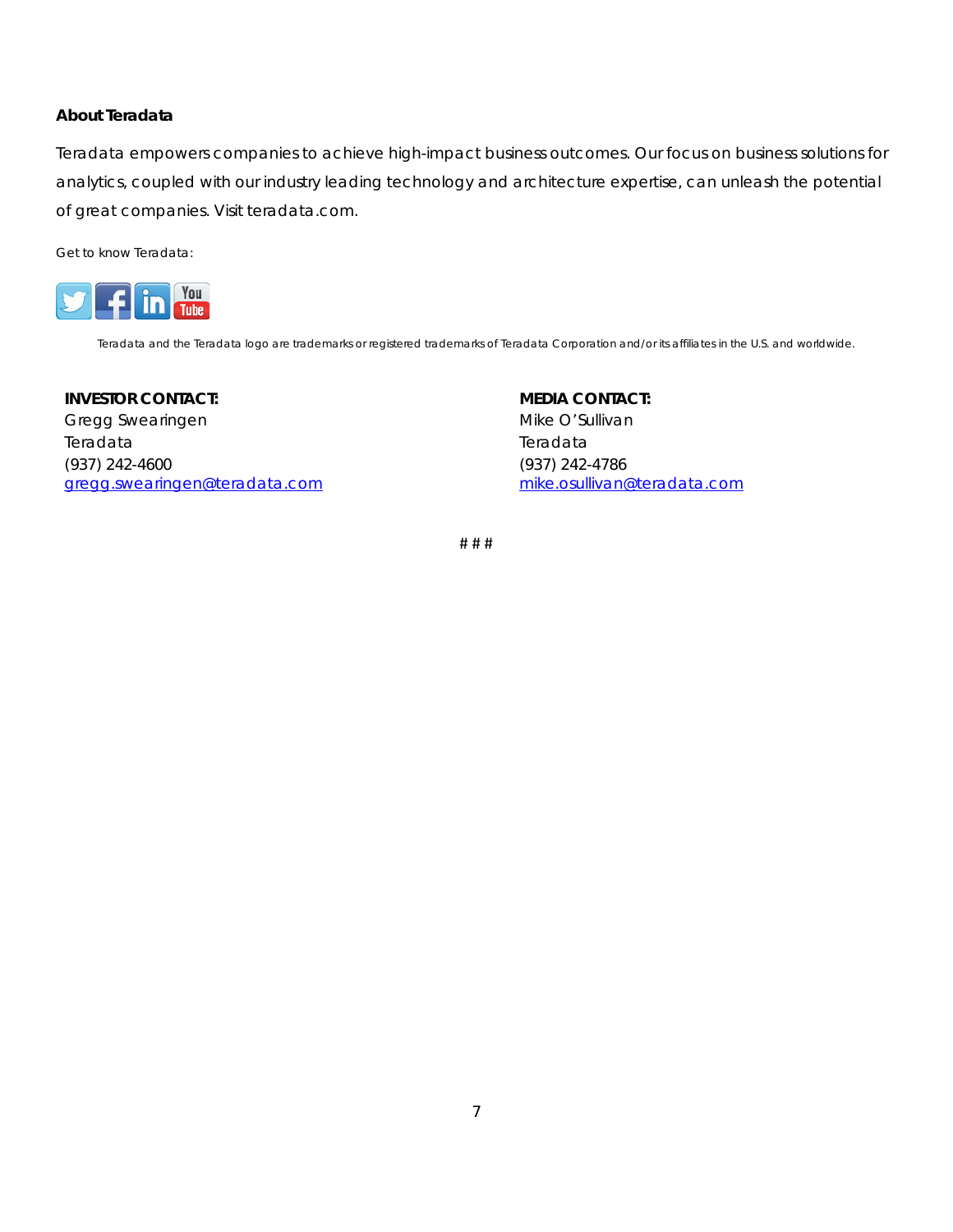# **TERADATA CORPORATION CONDENSED CONSOLIDATED STATEMENTS OF INCOME**

**(in millions, except per share amounts - unaudited)**

|                                                               | For the Period Ended March 31 |           |    |           |       |
|---------------------------------------------------------------|-------------------------------|-----------|----|-----------|-------|
|                                                               | <b>Three Months</b>           |           |    |           |       |
|                                                               |                               | 2017      |    | 2016      | % Chg |
| <b>Revenue</b>                                                |                               |           |    |           |       |
| Product and cloud                                             | \$                            | 166       | \$ | 208       | (20%) |
| Services                                                      |                               | 325       |    | 337       | (4%)  |
| <b>Total revenue</b>                                          |                               | 491       |    | 545       | (10%) |
| Product and cloud gross profit                                |                               | 90        |    | 119       |       |
| % of Revenue                                                  |                               | 54.2%     |    | 57.2%     |       |
| Services gross profit                                         |                               | 134       |    | 150       |       |
| % of Revenue                                                  |                               | 41.2%     |    | 44.5%     |       |
| <b>Total gross profit</b>                                     |                               | 224       |    | 269       |       |
| % of Revenue                                                  |                               | 45.6%     |    | 49.4%     |       |
| Selling, general and administrative expenses                  |                               | 155       |    | 174       |       |
| Research and development expenses                             |                               | 70        |    | 57        |       |
| Impairment of goodwill, acquired intangibles and other assets |                               | ÷,        |    | 80        |       |
| <b>Loss from operations</b>                                   |                               | (1)       |    | (42)      |       |
| % of Revenue                                                  |                               | $(0.2\%)$ |    | $(7.7\%)$ |       |
| Other expense, net                                            |                               | (1)       |    | (3)       |       |
| Loss before income taxes                                      |                               | (2)       |    | (45)      |       |
| % of Revenue                                                  |                               | $(0.4\%)$ |    | $(8.3\%)$ |       |
| Income tax expense                                            |                               |           |    | 1         |       |
| % Tax rate                                                    |                               |           |    | $(2.2\%)$ |       |
| <b>Net loss</b>                                               | P                             |           |    | (46)      |       |
| % of Revenue                                                  |                               | $(0.4\%)$ |    | $(8.4\%)$ |       |
| Net loss per common share                                     |                               |           |    |           |       |
| <b>Basic</b>                                                  | \$                            | (0.02)    | \$ | (0.36)    |       |
| Diluted                                                       | \$                            | (0.02)    | \$ | (0.36)    |       |
| Weighted average common shares outstanding                    |                               |           |    |           |       |
| <b>Basic</b>                                                  |                               | 130.4     |    | 129.4     |       |
| Diluted                                                       |                               | 130.4     |    | 129.4     |       |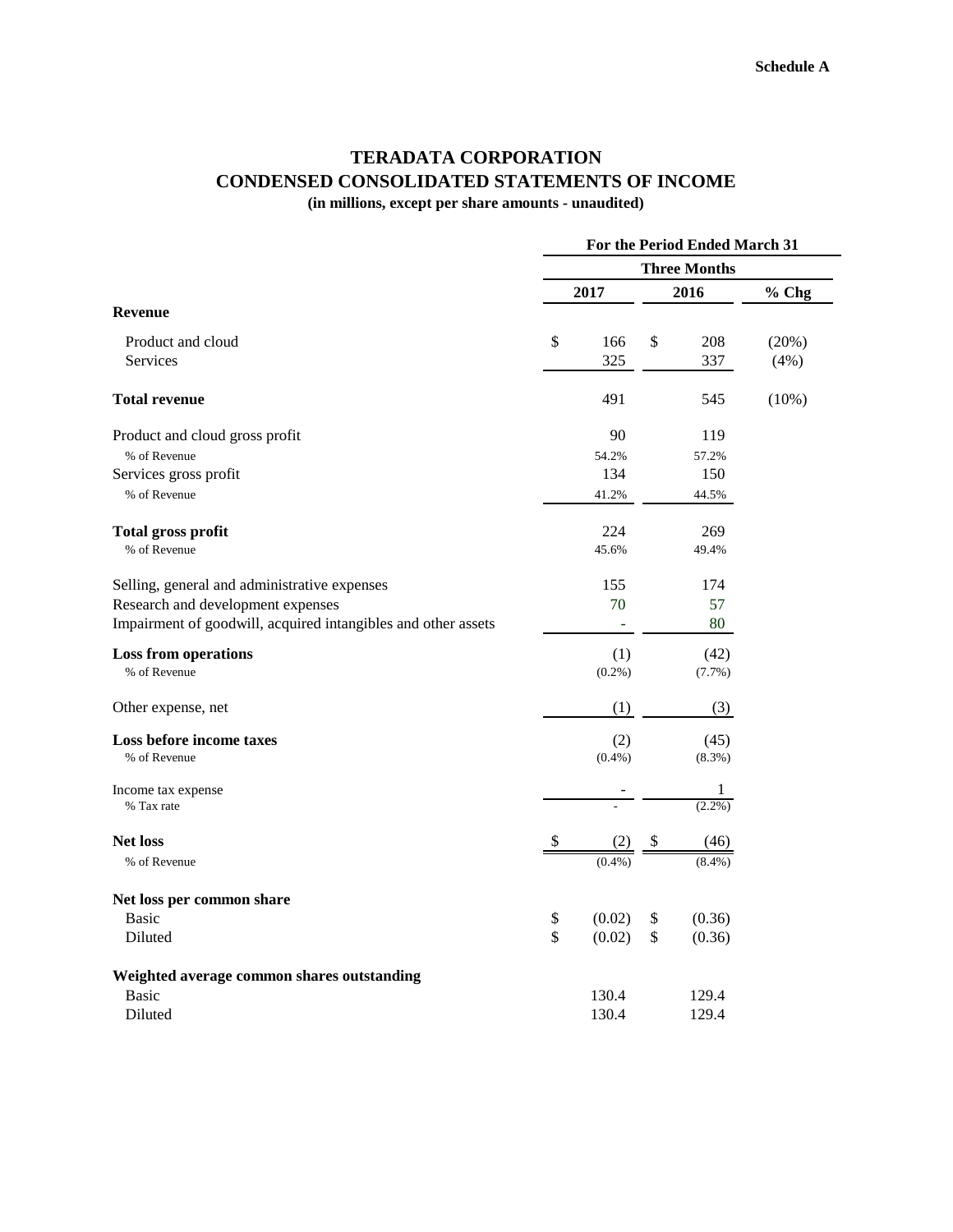#### **TERADATA CORPORATION CONDENSED CONSOLIDATED BALANCE SHEETS (in millions - unaudited)**

|                                                   | March 31,<br>2017 |      | December 31,<br>2016 |    | March 31,<br>2016 |  |
|---------------------------------------------------|-------------------|------|----------------------|----|-------------------|--|
| <u>Assets</u>                                     |                   |      |                      |    |                   |  |
| Current assets                                    |                   |      |                      |    |                   |  |
| Cash and cash equivalents                         | \$<br>1,164       | \$   | 974                  | \$ | 917               |  |
| Accounts receivable, net                          | 442               |      | 548                  |    | 519               |  |
| Inventories                                       | 40                |      | 34                   |    | 54                |  |
| Assets held for sale                              |                   |      |                      |    | 139               |  |
| Other current assets                              | 58                |      | 65                   |    | 48                |  |
| <b>Total current assets</b>                       | 1,704             |      | 1,621                |    | 1,677             |  |
| Property and equipment, net                       | 142               |      | 138                  |    | 131               |  |
| Capitalized software, net                         | 167               |      | 187                  |    | 190               |  |
| Goodwill                                          | 392               |      | 390                  |    | 384               |  |
| Acquired intangible assets                        | 10                |      | 11                   |    | 17                |  |
| Deferred income taxes                             | 50                |      | 49                   |    | 48                |  |
| Other assets                                      | 18                |      | 17                   |    | 17                |  |
| <b>Total assets</b>                               | \$<br>2,483       | \$   | 2,413                | \$ | 2,464             |  |
| Liabilities and stockholders' equity              |                   |      |                      |    |                   |  |
| <b>Current liabilities</b>                        |                   |      |                      |    |                   |  |
| Current portion of long-term debt                 | \$<br>38          | $\$$ | 30                   | \$ | 30                |  |
| Short-term borrowings                             |                   |      |                      |    | $80\,$            |  |
| Accounts payable                                  | 89                |      | 103                  |    | 83                |  |
| Payroll and benefits liabilities                  | 109               |      | 139                  |    | 118               |  |
| Deferred revenue                                  | 514               |      | 369                  |    | 506               |  |
| Liabilities held for sale                         |                   |      |                      |    | 55                |  |
| Other current liabilities                         | 85                |      | 88                   |    | 96                |  |
| <b>Total current liabilities</b>                  | 835               |      | 729                  |    | 968               |  |
| Long-term debt                                    | 523               |      | 538                  |    | 560               |  |
| Pension and other postemployment plan liabilities | 101               |      | 96                   |    | 81                |  |
| Long-term deferred revenue                        | 14                |      | 14                   |    | 15                |  |
| Deferred tax liabilities                          | 25                |      | 33                   |    | 20                |  |
| Other liabilities                                 | 31                |      | 32                   |    | 26                |  |
| <b>Total liabilities</b>                          | 1,529             |      | 1,442                |    | 1,670             |  |
| Stockholders' equity                              |                   |      |                      |    |                   |  |
| Common stock                                      | $\,1\,$           |      | $\,1$                |    | $\mathbf{1}$      |  |
| Paid-in capital                                   | 1,243             |      | 1,220                |    | 1,158             |  |
| Accumulated deficit                               | (207)             |      | (161)                |    | (297)             |  |
| Accumulated other comprehensive loss              | (83)              |      | (89)                 |    | (68)              |  |
| Total stockholders' equity                        | 954               |      | 971                  |    | 794               |  |
| Total liabilities and stockholders' equity        | \$<br>2,483       | \$   | 2,413                | \$ | 2,464             |  |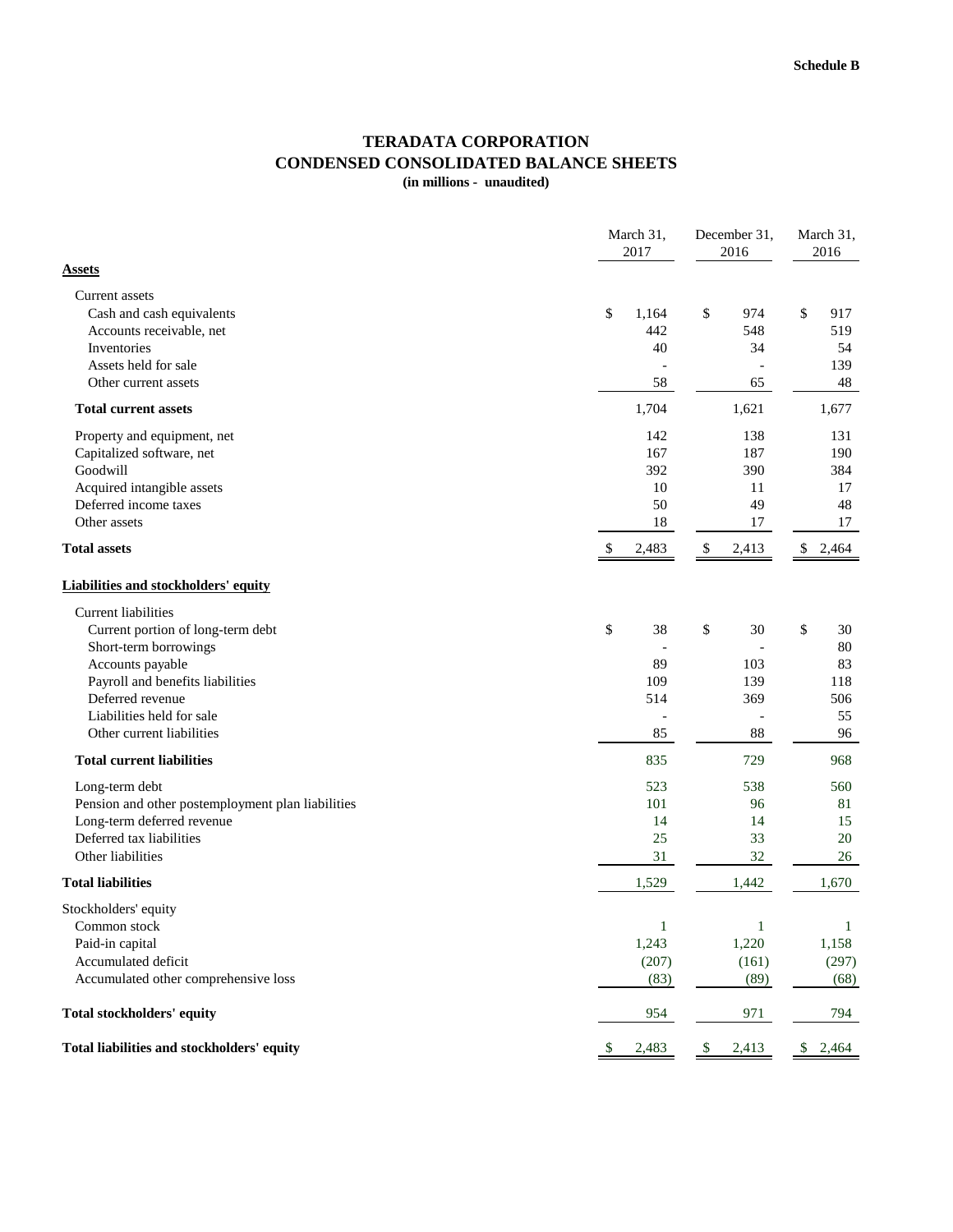#### **TERADATA CORPORATION CONDENSED CONSOLIDATED STATEMENTS OF CASH FLOWS (in millions - unaudited)**

**Three Months 2017 2016 Operating activities** Net loss (2)  $\frac{1}{3}$  (2)  $\frac{1}{3}$  (46) Adjustments to reconcile net income to net cash provided by operating activities: Depreciation and amortization 36 34 Stock-based compensation expense 16 21 Deferred income taxes (8) (10) Impairment of goodwill, acquired intangibles and other assets **1996** - 80 Changes in assets and liabilities: Receivables 66 66 Inventories  $(6)$  (5) Current payables and accrued expenses (44) (16) Deferred revenue 145 140 Other assets and liabilities 5 (14) **Net cash provided by operating activities** 248 250 **Investing activities** Expenditures for property and equipment (16) (8) Additions to capitalized software (2) (18) Business acquisitions and other investing activities and  $(3)$ **Net cash used in investing activities** (18) (29) **Financing activities** Repurchases of common stock (43) (47) Repayments of long-term borrowings (8) (7) Repayments of credit facility borrowings - (100) Other financing activities, net 7 9 Net cash used in financing activities (145) (145) Effect of exchange rate changes on cash and cash equivalents 4 2 **Increase in cash and cash equivalents** 190 78 **Cash and cash equivalents at beginning of period** 974 974 839 **Cash and cash equivalents at end of period**  $\qquad$  \$ 1,164 \$ 917 **For the Period Ended March 31**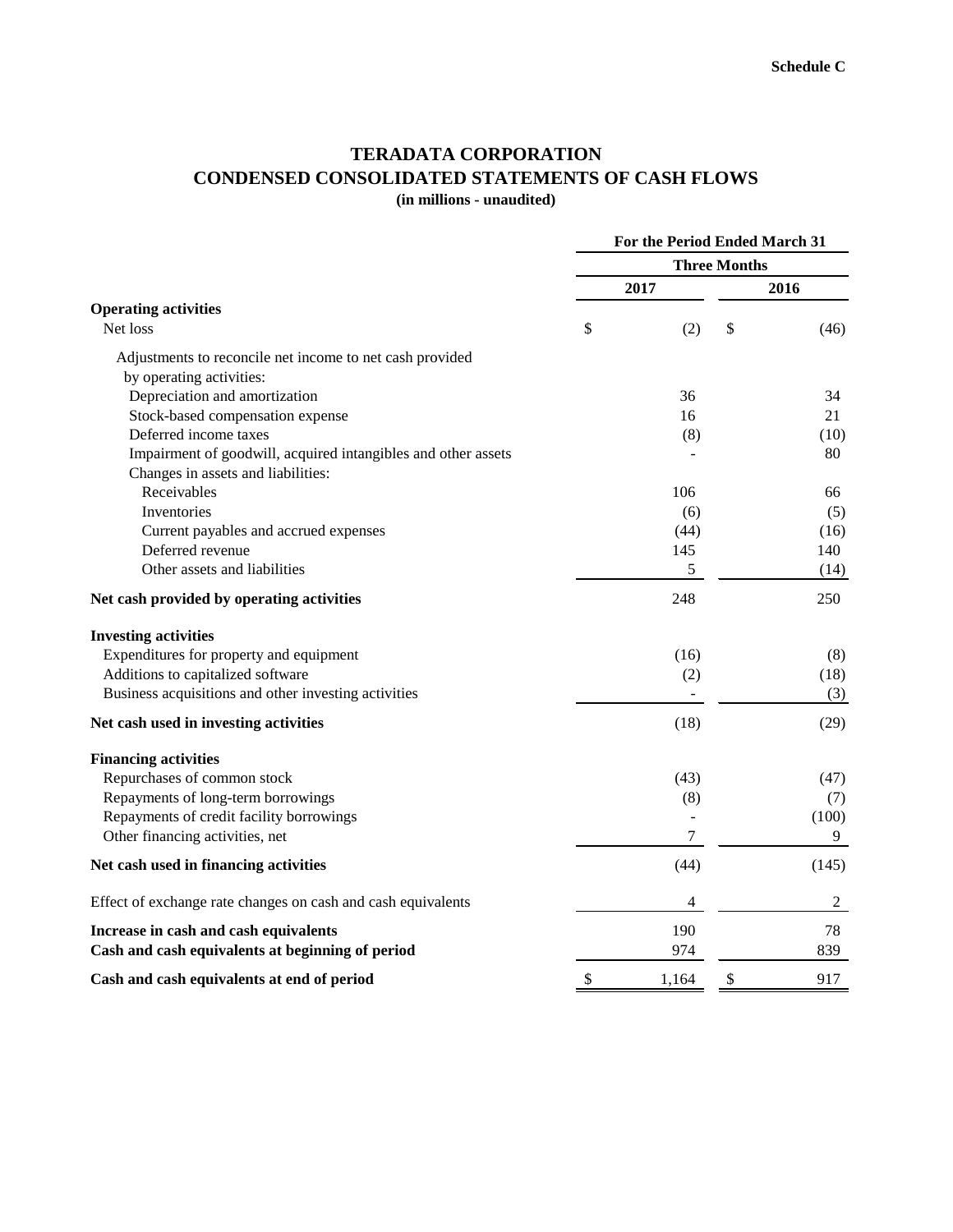### **TERADATA CORPORATION CONDENSED CONSOLIDATED STATEMENTS OF OPERATIONS (in millions - unaudited)**

|                                                                            | For the Three Months Ended March 31 |            |    |            |                                   |                                                   |  |  |
|----------------------------------------------------------------------------|-------------------------------------|------------|----|------------|-----------------------------------|---------------------------------------------------|--|--|
|                                                                            |                                     | 2017       |    | 2016       | % Change<br>As<br><b>Reported</b> | % Change<br>Constant<br>$Currency$ <sup>(2)</sup> |  |  |
| <b>Segment Revenue</b>                                                     |                                     |            |    |            |                                   |                                                   |  |  |
| Americas Data and Analytics                                                | \$                                  | 267        | \$ | 295        | $(9\%)$                           | $(10\%)$                                          |  |  |
| <b>International Data and Analytics</b><br><b>Total Data and Analytics</b> |                                     | 224<br>491 |    | 216<br>511 | 4%<br>(4%)                        | 7%<br>(3%)                                        |  |  |
| <b>Marketing Applications</b>                                              |                                     |            |    | 34         | $(100\%)$                         | $(100\%)$                                         |  |  |
| <b>Total segment revenue</b>                                               |                                     | 491        |    | 545        | $(10\%)$                          | $(9\%)$                                           |  |  |
| <b>Segment gross profit</b>                                                |                                     |            |    |            |                                   |                                                   |  |  |
| Americas Data and Analytics                                                |                                     | 151        |    | 175        |                                   |                                                   |  |  |
| % of Revenue                                                               |                                     | 56.6%      |    | 59.3%      |                                   |                                                   |  |  |
| <b>International Data and Analytics</b>                                    |                                     | 100        |    | 102        |                                   |                                                   |  |  |
| % of Revenue                                                               |                                     | 44.6%      |    | 47.2%      |                                   |                                                   |  |  |
| <b>Total Data and Analytics gross profit</b>                               |                                     | 251        |    | 277        |                                   |                                                   |  |  |
| % of Revenue                                                               |                                     | 51.1%      |    | 54.2%      |                                   |                                                   |  |  |
| <b>Marketing Applications</b>                                              |                                     |            |    | 17         |                                   |                                                   |  |  |
| % of Revenue                                                               |                                     | NA         |    | 50.0%      |                                   |                                                   |  |  |
| <b>Total segment gross profit</b>                                          |                                     | 251        |    | 294        |                                   |                                                   |  |  |
| % of Revenue                                                               |                                     | 51.1%      |    | 53.9%      |                                   |                                                   |  |  |
| Reconciling items $(1)$                                                    |                                     | (27)       |    | (25)       |                                   |                                                   |  |  |
| <b>Total gross profit</b>                                                  | \$                                  | 224        | \$ | 269        |                                   |                                                   |  |  |
| % of Revenue                                                               |                                     | 45.6%      |    | 49.4%      |                                   |                                                   |  |  |

 $<sup>(1)</sup>$  Reconciling items include stock-based compensation, capitalized software, amortization of acquisition-related intangible</sup> acquisition, integration and reorganization-related items.

<sup>(2)</sup> The impact of currency is determined by calculating the prior period results using the current-year monthly